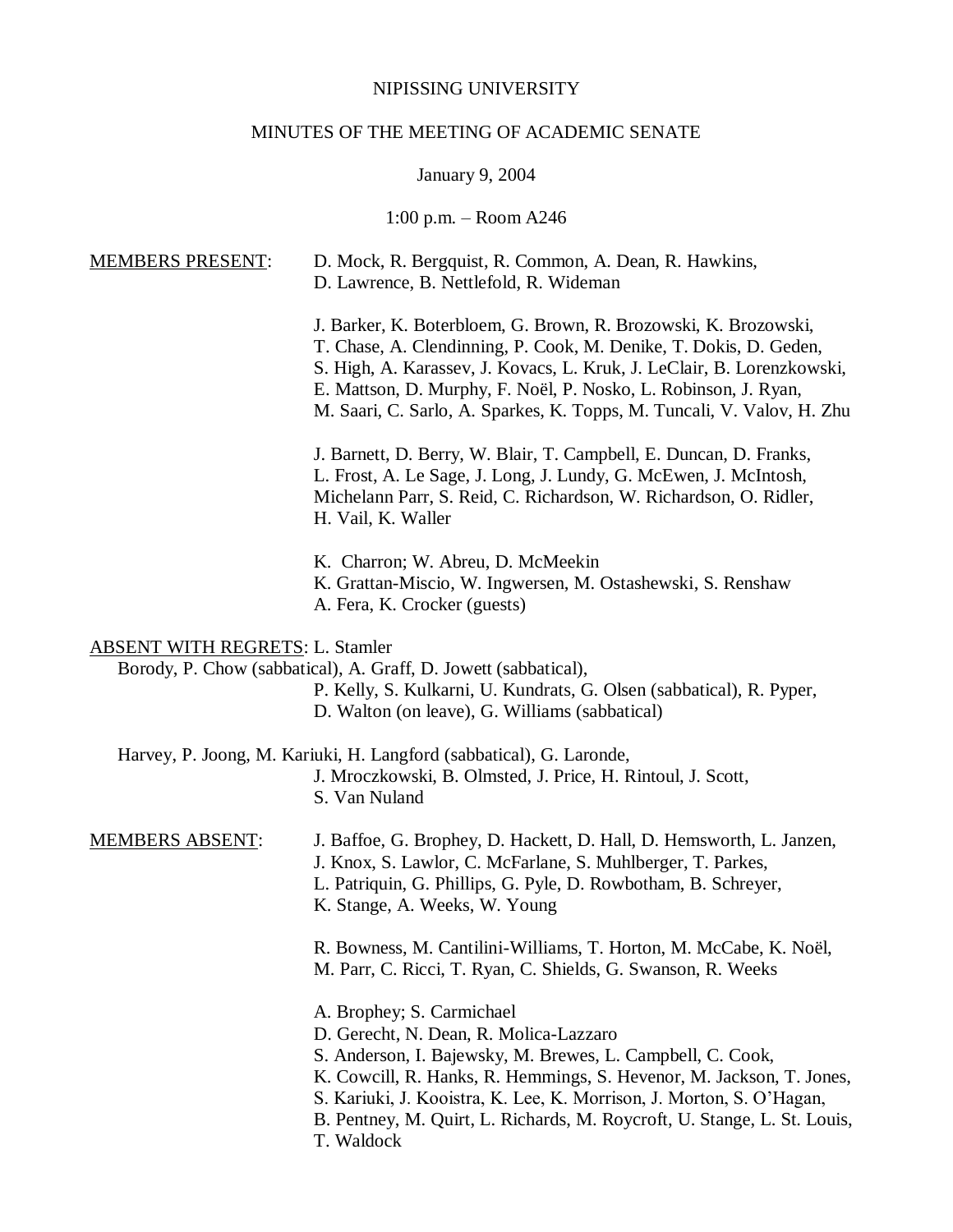Minutes of the Meeting of Academic Senate January 9, 2004 Page 2

### MOTION #1: Moved by D. Franks, seconded by M. Tuncali that the minutes of the regular meeting of the Academic Senate dated December 5, 2003 be adopted. CARRIED

### **ANNOUNCEMENTS**

Dr. Mock announced that the awards ceremony would occur on January 23. He informed senators of the composition of the strategic planning task group and announced that the first meeting would be held on Thursday, January 15. The committee members include: Co-Chairs, Dennis Mock and Steve Carmichael; UMG members: Robert Hawkins and Murray Green; Board members: Mickey Wallace and Vicky Paine-Mantha; Staff representatives: Donna Bourne-Tyson and Christina Furst; Faculty members: Lorraine Frost, Greg Pyle, Roman Brozowski, Greg Brown, Lorraine Janzen, Andrew Weeks, Helen Langford; Alumnus member: Tricia Marshall and Student representatives: Darcy McMeekin and Sharon McQueen. A website will be immediately operational following the first meeting. The task group will be seeking input, through a variety of forums, over the next four months, on the vision of Nipissing University for the next 10 years. The President spoke briefly about the budget stating that it would be another month before details are released. Dr. Mock extended an invitation to attend a "winter warmup" event for the entire university community on January 21. Coffee and muffins would be handed out to all staff, students and faculty from 7:30-9:00 a.m. in the main foyer.

Senator Hawkins extended New Year's greetings to all. He invited senators to attend the January  $15<sup>th</sup>$ lecture of Gwynne Dyer speaking at 11:45 a.m. in the Theatre. The Vice-President stated that his office would be organizing a series of research luncheons. He also reported on the meeting of Vice-President Academics held in Toronto on January  $22<sup>nd</sup>$ . One of the main topics of discussion was the review of the SSHRC structure. Senator Hawkins informed Senate that he had examined the budget in detail and, as a result, that departments could expect next year about what they had received this year.

Senator Dean congratulated Senator Zhu on his IBM Eclipse Innovation Grant, as one of 50 winners in North America (eight from Canada). Senator Dean also announced the approval of two new Biography lab instructors.

Senator Abreu informed senators that volunteer booths would be set up this week to bring an awareness of the various volunteer activities on campus. An Editor-in-Chief for the Hibou is being sought for next year. Efforts are continuing to have more social clubs at the university. Elections for NUSU's next President and Vice-President will be held on February 2 & 3. Senator Abreu advised senators that first-year students were very concerned and intimidated by professors' reference to the bell curve average. He requested that Senate or a committee of Senate review the results of bell curving.

Senator Nettlefold gave a Powerpoint presentation informing senators of the new Ontario Scholars Portal and the various programs available through the Ontario Digital Library. He stated that the librarians would notify faculty as more programs come on track. Faculty members were asked to register and contact him to place their requests.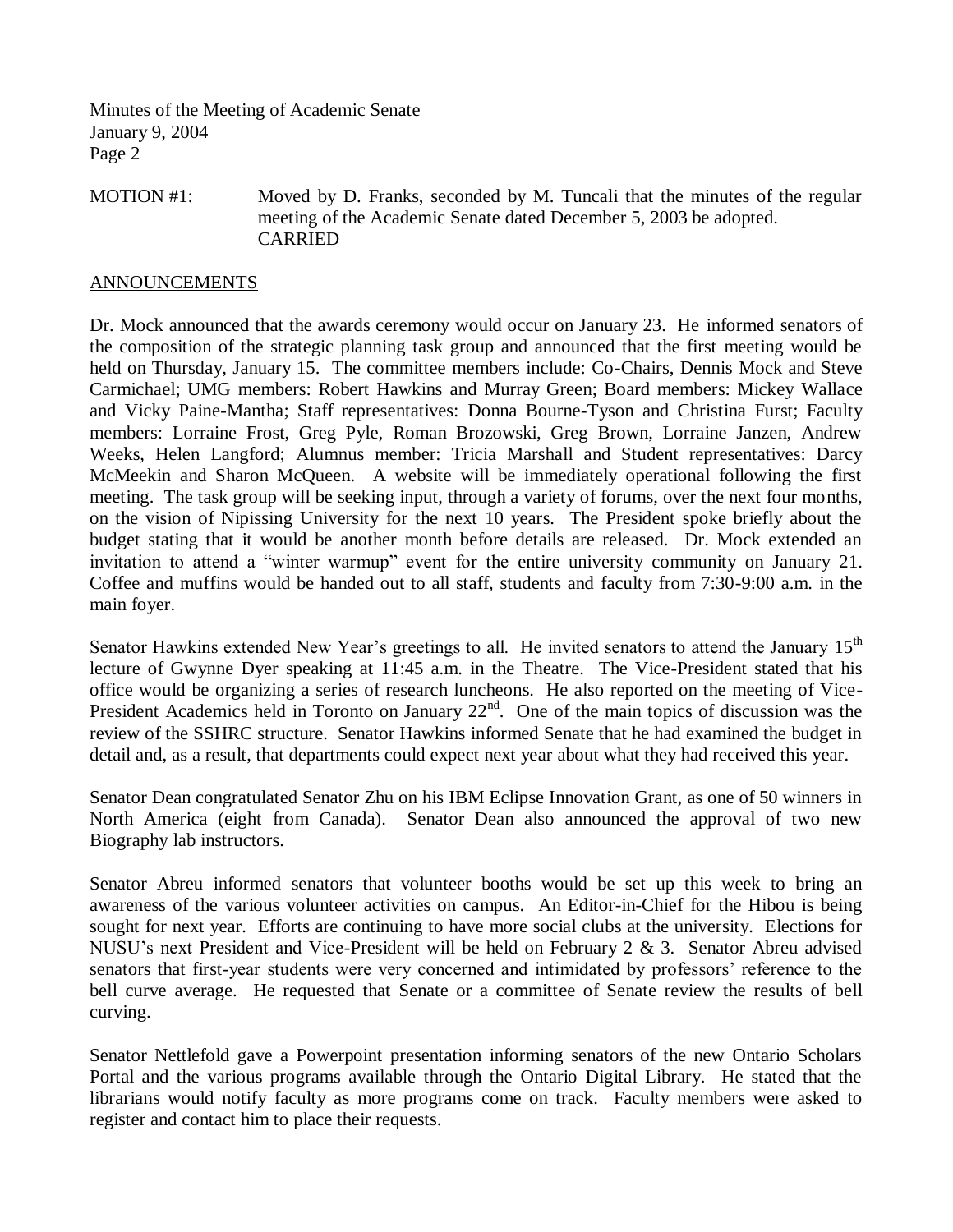Ken Crocker provided an update on the Dave Marshall Leadership Awards explaining that this award had been created at the request of the Board chair. Senators were encouraged to nominate full-time senior students who exemplify the type of leadership characterized by Dr. Marshall over his 18-year career. Mr. Crocker described the three categories: (i) constituency recipient - based on a student's contribution to a department, discipline or division; (ii) central recipient - based on a student's contribution to the wider university community and (iii) community recipient - based on a student's contribution to the broader North Bay community. The final selection will be the decision of the Student Affairs Committee. The inaugural presentations will be held on April 2 and Dr. Marshall will be in attendance. An e-mail announcement will be released soon.

Senator Tuncali announced that the APT Committee had recently met and changes will be forthcoming with regard to the APT Guidelines. Senator Lawrence reported that applications totals were slightly below 2000; in comparison, the same figure at this time last year, was just over 4000. High school students still have one week to apply. The Registrar will provide an enrolment update at the February Senate meeting. Senator Topps stated that students were offended that they were not given individual recognition at last year's Awards ceremony. The President will discuss this issue with Ken McLellan.

### Executive Committee

MOTION #2: Moved by D. Mock, seconded by O. Ridler that the Report of the Senate Executive Committee dated January 5, 2004 be received. CARRIED

## University Curriculum Committee

- MOTION #3: Moved by R. Hawkins, seconded by G. Brown that the Report of the University Curriculum Committee dated December 17, 2003 be received. CARRIED
- MOTION #4: Moved by R. Hawkins, seconded by L. Kruk (a) that the Senate document entitled "Senate Academic Regulations and Policies, September 2003" be amended to add one new 6-credit course in Classical Studies, CLAS 1205 "*Introductory Greek*" with the corresponding course description as outlined on pages 1 to 4.

(b) That the Senate document entitled "Senate Academic Regulations and Policies, September 2003" be amended to add one new 3 credit course as a second year course, CLAS 2206 "*Sport and Recreation in the Classical World*" with the corresponding course description as outlined on pages 1 to 4. CARRIED

MOTION #5: Moved by R. Hawkins, seconded by C. Sarlo (a) that the Senate document entitled "Senate Academic Regulations and Policies, September 2003" be amended as follows: That ECON 3065 be split into two, three credit courses: ECON 3066 and ECON 3067, with ECON 3065 as an antirequisite (pg 5). The corresponding course descriptions, as outlined on pages 6 and 7, should also be added.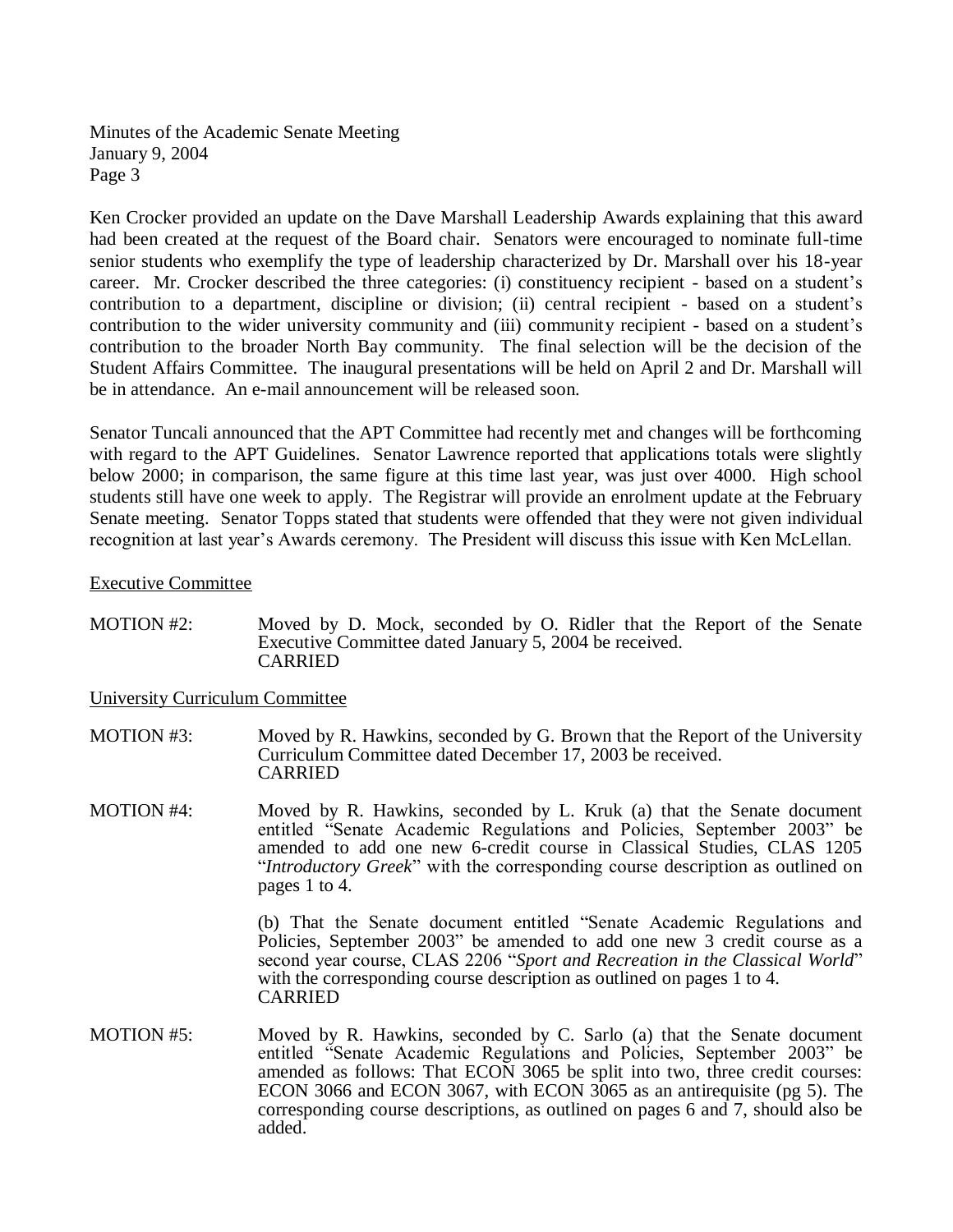> (b) That the Senate document entitled "Senate Academic Regulations and Policies, September 2003" be amended to split into two, three credit courses, ECON 3085: ECON 3086 and ECON 3087, with ECON 3085 as an antirequisite (pg 5). The corresponding course descriptions, as outlined on pages 6 and 7, should also be added. CARRIED

- MOTION #6: Moved by R. Hawkins, seconded by G. Brown that the Senate document entitled "Senate Academic Regulations and Policies, September 2003" be amended to reflect the creation of the CRJS "*Criminal Justice*" course code to identify courses that are distinctive to the BACJ program, and which may have prerequisite requirements that are distinct from sociology courses. CARRIED
- MOTION #7: Moved by R. Hawkins, seconded by M. Denike that the Senate document entitled "Senate Academic Regulations and Policies, September 2003" be amended to add that the following courses: PSYC 1106 "*Introduction to Psychology I*" and PSYC 1107 "*Introduction to Psychology II*", be required as core courses for students enrolled in the BACJ program (pg 10). These courses must be completed with a minimum grade of 60% in each (pg 8). CARRIED
- MOTION #8: Moved by R. Hawkins, seconded by M. Denike that the Senate document entitled "Senate Academic Regulations and Policies, September 2003" be amended to eliminate the requirement SOCI 2015 "*Classical Sociological Theory*" as a core course requirement for students in the policing, corrections, and administration and social policy streams of the BACJ program, as outlined on page 8. CARRIED
- MOTION #9: Moved by R. Hawkins, seconded by G. Brown that the Senate document entitled "Senate Academic Regulations and Policies, September 2003" be amended to eliminate the course SOCI 3027 "*Interpersonal Communication*" from the list of courses from which students in the criminology stream of the BACJ program are required to select courses, as outlined on page 9. CARRIED
- MOTION #10: Moved by R. Hawkins, seconded by L. Kruk that the Senate document entitled "Senate Academic Regulations and Policies, September 2003" be amended to eliminate the course SOCI 4095 "*Research Essay*" from the list of courses from which students in the criminology stream of the BACJ program are required to select courses, as outlined on page 9. CARRIED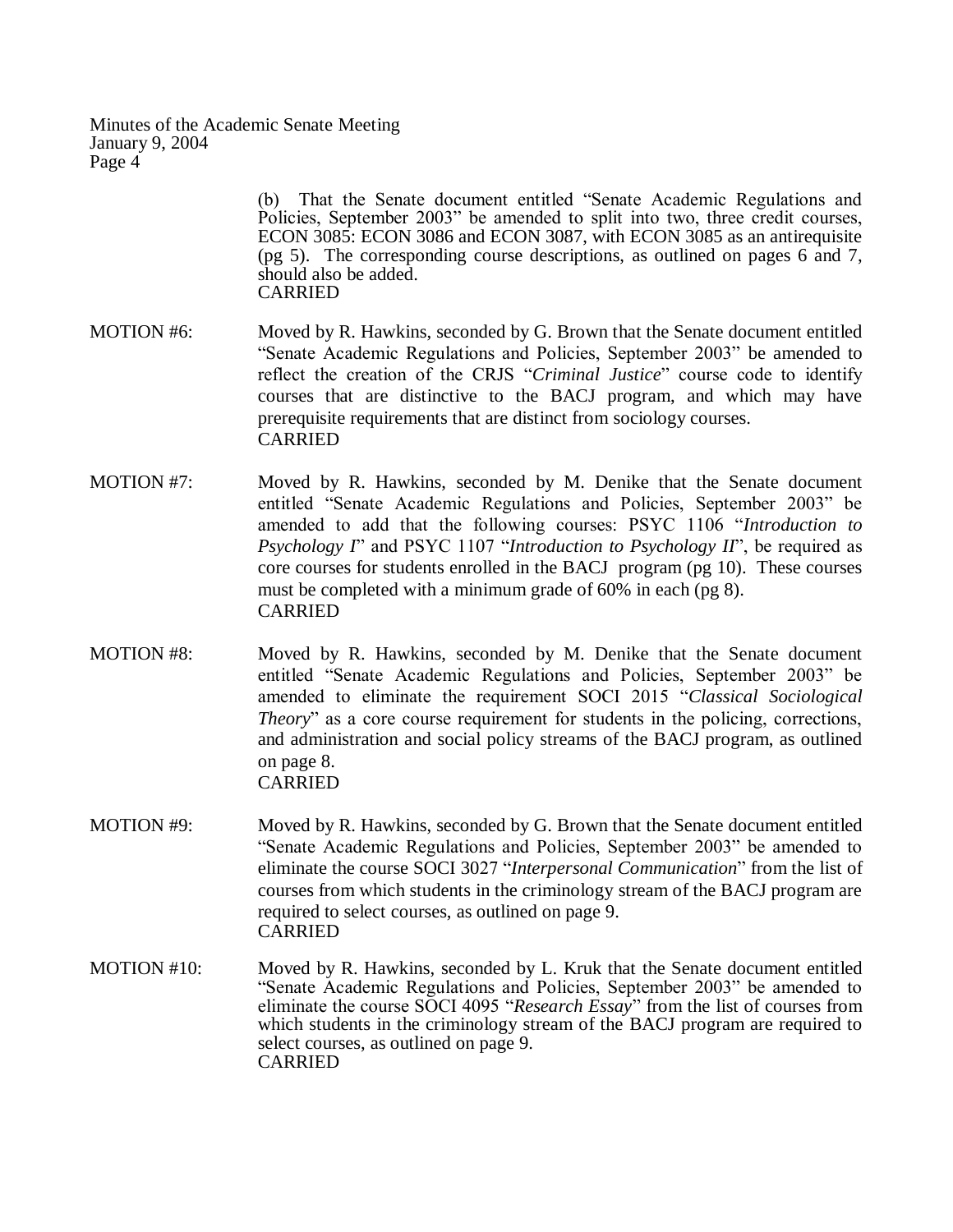MOTION #11: Moved by R. Hawkins, seconded by K. Grattan-Miscio that the Senate document entitled "Senate Academic Regulations and Policies, September 2003" be amended to add: the following 11 courses to the list of courses from which students in the criminology stream of the BACJ program are required to select courses, as outlined on page 9.

SOCI 3166 "*Social Epidemiology*"

SOCI 2025 "*Industrial Sociology*"

- PSYC 3606 "*Psychopathology I*"
- PSYC 3607 "*Psychopathology II*"
- PSYC 3806 "*Introduction to Social Psychology*"
- PSYC 3807 "*Applied Social Psychology*"
- CRJS 3306 "*Women and the Criminal Justice System*"

CRJS 3926 "*Special Topics in Criminal Justice I*"

CRJS 3927 "*Special Topics in Criminal Justice II*"

CRJS 4926 "*Advanced Topics in Criminal Justice I*"

CRJS 4927 "*Advanced Topics in Criminal Justice II*" CARRIED

- MOTION #12: Moved by R. Hawkins, seconded by G. Brown that the Senate document entitled "Senate Academic Regulations and Policies, September 2003" be amended to add two new courses, CRJS 3106 "*Forensic Psychology I*" and CRJS 3107 "*Forensic Psychology II*" as required courses for students enrolled in the BACJ program (pg 10). **CARRIED**
- MOTION #13: Moved by R. Hawkins, seconded by G. Brown that the Senate document entitled "Senate Academic Regulations and Policies, September 2003" be amended to institute CRJS 4466 "*Program and Policy Evaluation*" as a required course in the criminology stream of the BACJ program [cross-listed as an elective with sociology] (pg 10). CARRIED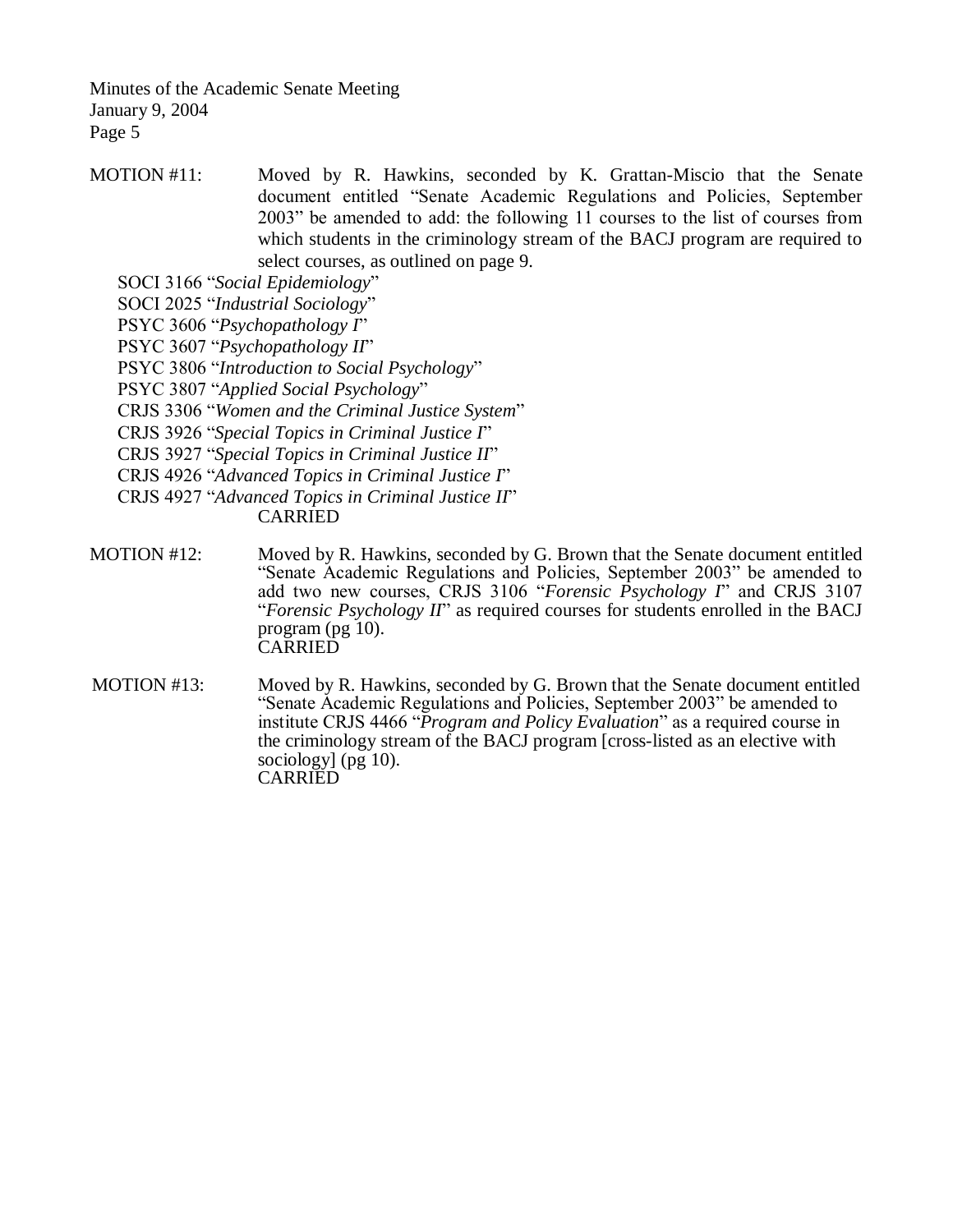MOTION #14: Moved by R. Hawkins, seconded by K. Grattan-Miscio that the Senate document entitled "Senate Academic Regulations and Policies, September 2003" be amended to re-designate the following eight courses as outlined on pages 10 and 11.

SOCI 3926 "*Special Topics in Criminal Justice I*" as CRJS 3926 "*Special Topics in Criminal Justice I*" [elective, cross-listed with sociology].

SOCI 3927 "*Special Topics in Criminal Justice II*" as CRJS 3927 "*Special Topics in Criminal Justice I*". [elective, cross-listed with sociology].

> SOCI 4346 "*Field Placement*" as CRJS 4346 "*Field Placement*" [elective, restricted to students in the BACJ program].

> SOCI 4466 "*Program and Policy Evaluation*" as CRJS 4466 "*Program and Policy Evaluation*" [required course for student in criminology stream of BACJ program, cross-listed as elective course in sociology].

> SOCI 4467 "*Contemporary Research and Theory in Criminology*" as CRJS 4467 *"Contemporary Research and Theory in Criminology*".

SOCI 4476 "*Senior Seminar in Criminal Justice Topics*" as CRJS 4476 *"Senior Seminar in Criminal Justice Topics*".

JURI 2206 "*An Introduction to Canadian Law*" as CRJS 2206 "*An Introduction to Canadian Law"*.

JURI 3306 "*Legal Rights and Criminal Proceedings*" as CRJS 3306 "*Legal Rights and Criminal Proceedings*"

## CARRIED

MOTION #15: Moved by R. Hawkins, seconded by G. Brown that the Senate document entitled "Senate Academic Regulations and Policies, September 2003" be amended to add the following six courses with course descriptions as outlined on pages 11 to 22.

CRJS 3106 "*Forensic Psychology I*" CRJS 3107 "*Forensic Psychology II*"

> CRJS 3306 "*Women and the Criminal Justice System*" as an elective course in the BACJ program " [elective, cross-listed with sociology and gender equality and social justice].

CRJS 4305 "*Research Project in Criminal Justice*" as an elective course for students in the criminology stream of BACJ.

CRJS 4926 "*Advanced Topics in Criminal Justice I*"[elective, crosslisted with sociology]

CRJS 4927 "*Advanced Topics in Criminal Justice II*" [elective,

cross-listed with sociology]

#### CARRIED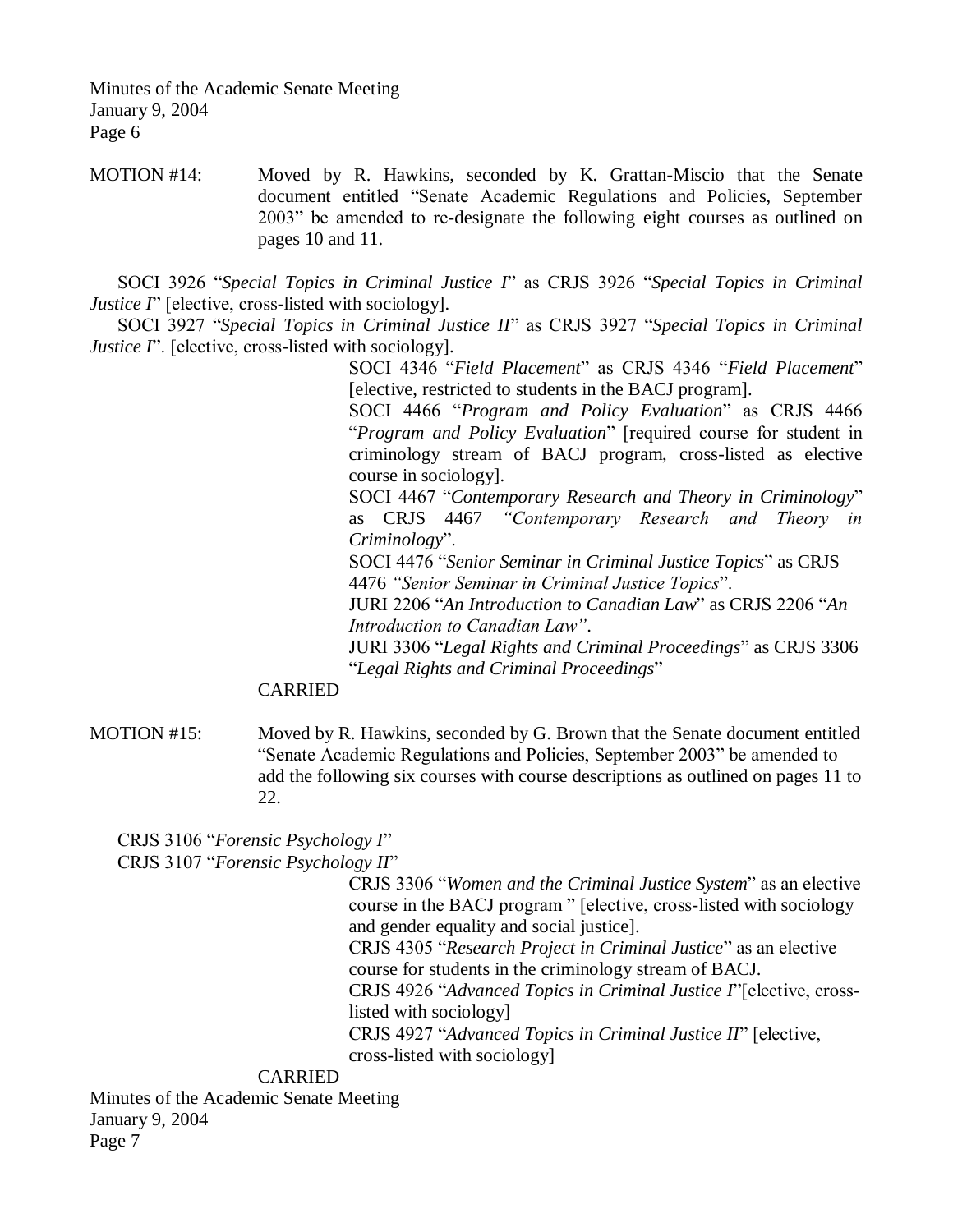MOTION #16: Moved by R. Hawkins, seconded by H. Zhu that the Senate document entitled "Senate Academic Regulations and Policies, September 2003" be amended to renumber the following three courses as outlined on pages 24 to 26, and assuming that they are approved, that changes to the prerequisites, course group changes, and program changes be made as outlined on page 26.

COSC 1657 "*Operating Systems I*" to the 2000 level (change number to COSC 2667), and change its prerequisite from COSC 1557 to COSC 2006.

COSC 2307 "*Digital Systems*" to the 1000 level (change number to COSC 1757).

COSC 3557 "*Object-Oriented Programming*" to the 2000 level (change number to COSC 2767). CARRIED

MOTION #17: Moved by R. Hawkins, seconded by H. Zhu that the Senate document entitled "Senate Academic Regulations and Policies, September 2003" be amended to reflect various Computer Science program requirement changes (pg 27) as follows:

BA 3-Year General (Single Major)

-change Computer Science Core Group (General) from 27 cr to 30 cr -change Computer Science Options (General) from 9 cr to 6 cr

BA 3-Year General (Combined Major)

-change Computer Science Core Group (General) from 27 cr to 30 cr -change Computer Science Options (General) from 3 cr to 0 cr\* \*Computer Science Options courses may still be included under Electives"

BSc 3-Year General (Single Major)

-change Computer Science Core Group (General) from 27 cr to 30 cr -change Computer Science Options (General) from 9 cr to 6 cr

BSc 3-Year General (Combined Major with Mathematics)

-change Computer Science Core Group (General) from 27 cr to 30 cr -change Computer Science Options (General) from 3 cr to 0 cr\* \*Computer Science Options courses may still be included under Electives"

BSc Honours (Single Major)

-change Computer Science Core Group (Honours) from 36 cr to 39 cr -change Computer Science Options (Honours) from 27 cr to 24 cr

BSc Honours (Combined Major with Mathematics)

-change COSC1557, COSC1567, COSC1657, COSC2006, COSC2106 (15 cr) to COSC1557, COSC1567, COSC1757,

# COSC2006, COSC2106, COSC2667 (18 cr)

-change Computer Science Options (Honours) from 12 cr to 9 cr

CARRIED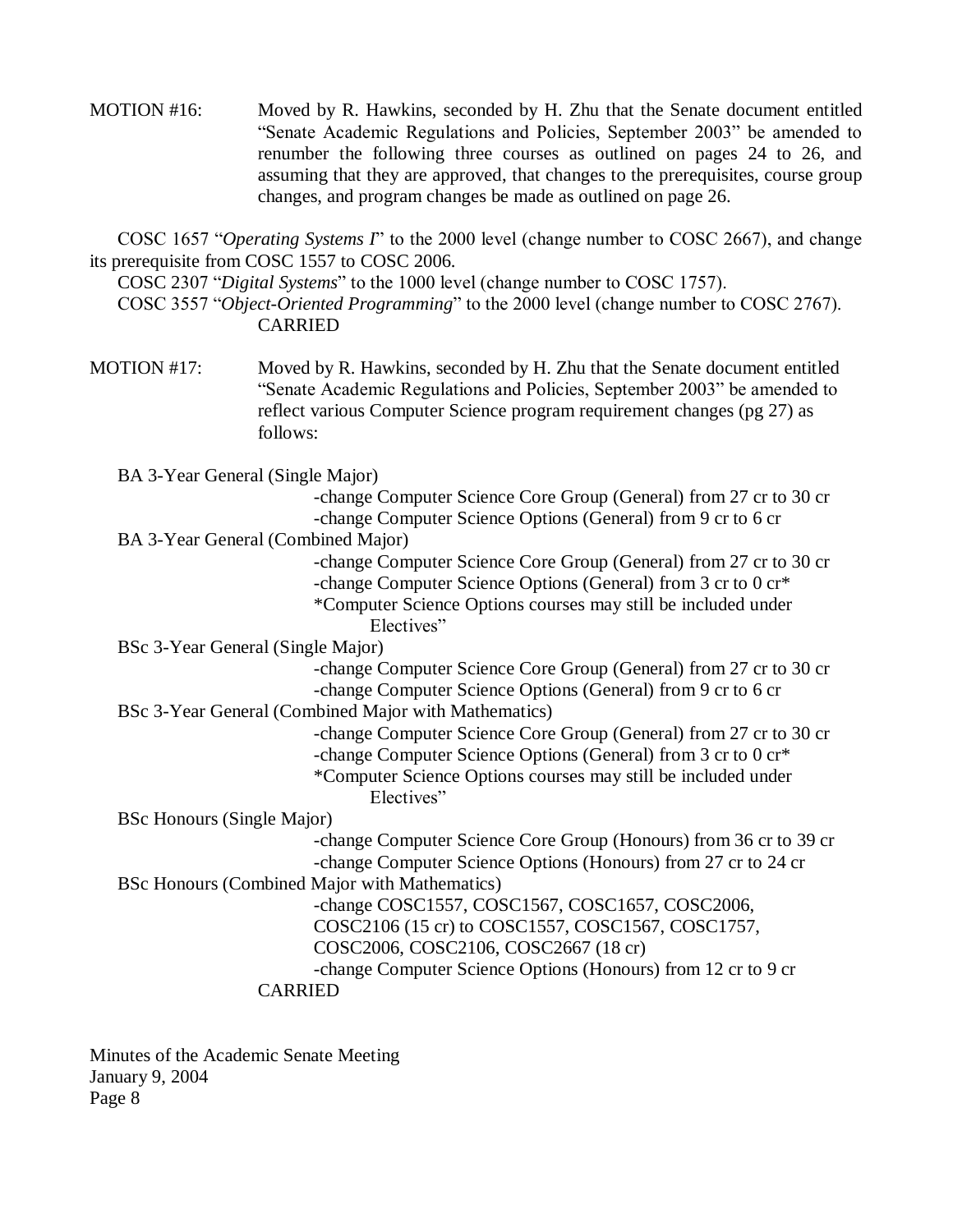- MOTION #18: Moved by R. Hawkins, seconded by F. Noël that the Senate document entitled "Senate Academic Regulations and Policies, September 2003" be amended to add two new course numbers for HIST 4605 and HIST 2236: HIST 4615 and HIST 2246 as outlined on page 28. CARRIED
- MOTION #19: Moved by R. Hawkins, seconded by F. Noël that the Senate document entitled "Senate Academic Regulations and Policies, September 2003" be amended to add three new courses in History and corresponding course descriptions as outlined on pages 28 to 32.

HIST 4375 "*Community History*"

HIST 4475 "*Culture and colonization in the Americas"*

- HIST 2347 "*Aboriginal treaties in Canada*" [cross-listed with Native Studies]. CARRIED
- MOTION #20: Moved by R. Hawkins, seconded by O. Ridler that the Senate document entitled "Senate Academic Regulations and Policies, September 2003" be amended to change the statement in Minor in French and change the prerequisite as outlined on page 35. The new statement in the academic calendar will read "that all new students taking French courses will be asked to do the Nipissing University Competency Test and that "The Faculty of Arts and Science French placement test and the French Minor are distinct from the French proficiency requirement for admission to the Faculty of Education and students should consult the Faculty of Education for details". CARRIED
- MOTION 21: Moved by R. Hawkins, seconded by M. Denike that the Senate document entitled "Senate Academic Regulations and Policies, September 2003" be amended to expand the existing MUSC 1021 course "*Music Appreciation*" into MUSC 1026: "*Music Appreciation I*" and MUSC1027: "*Music Appreciation II*", as outlined on page 36. These will both be 3-credit courses that run consecutively and on an annual basis. CARRIED
- MOTION #22: Moved by R. Hawkins, seconded by M. Denike that the Senate document entitled "Senate Academic Regulations and Policies, September 2003" be amended to change the prerequisites of MUSC 2606 History of Music: "*The Classical Period*", MUSC 2616 History of Music: "*The Romantic Era*", and MUSC 2626 History of Music: "*The Twentieth Century*", from MUSC1101 "*Music Theory I*", to MUSC1027 "*Music Appreciation II*" as outlined on page 36. CARRIED

Minutes of the Academic Senate Meeting January 9, 2004 Page 9

Admissions, Promotions and Petitions Committee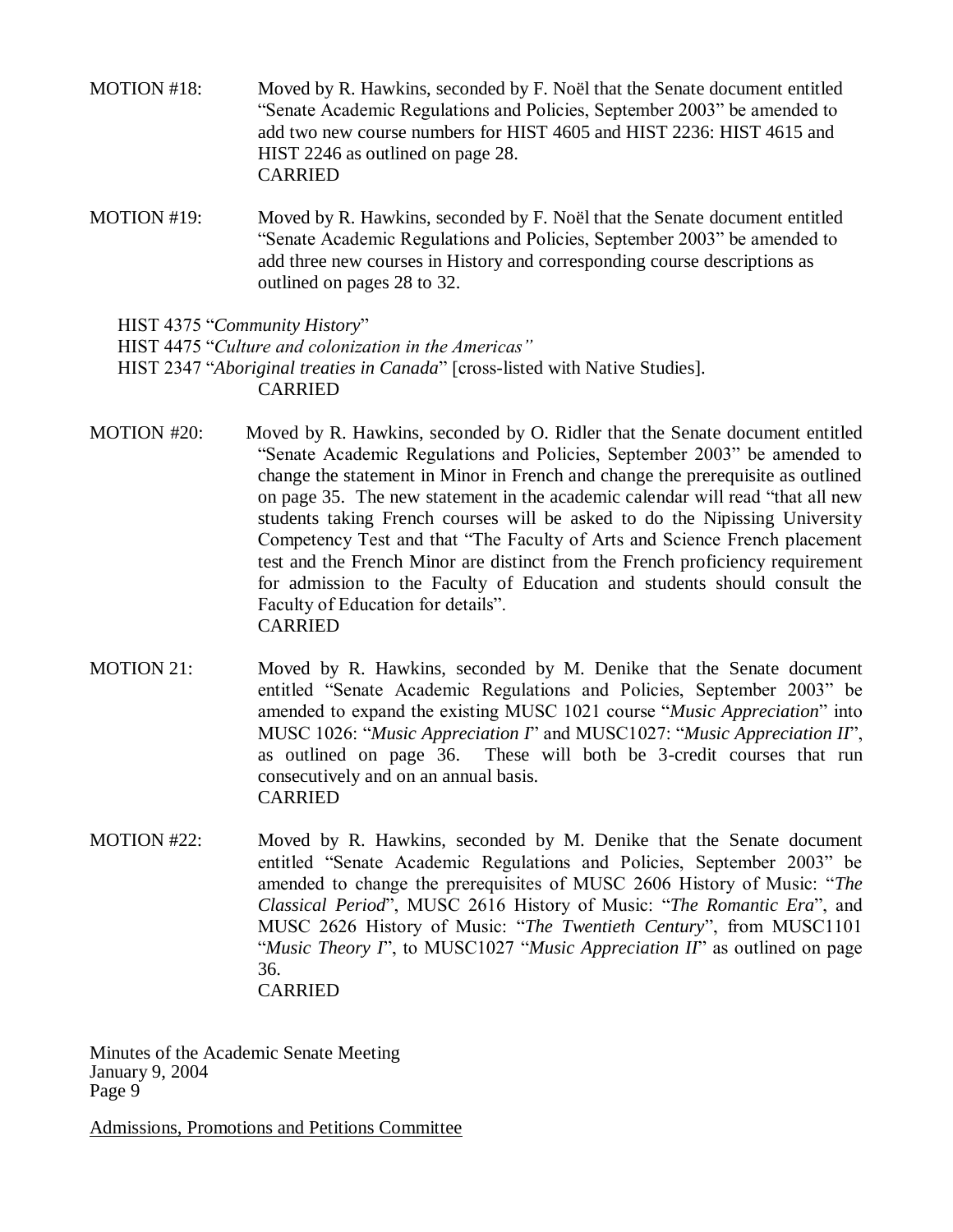- MOTION #23: Moved by R. Bergquist, seconded by D. Lawrence that the Report of the Admissions, Promotions and Petitions Committee dated December 16, 2003 be received. CARRIED
- MOTION #24: Moved by R. Bergquist, seconded by W. Abreu that the students listed on Appendix A, who have completed all requirements of their respective degrees, be admitted to their respective degrees in-course and that diplomas for the degrees be awarded. **CARRIED**

#### REPORT OF REPRESENTATIVES ON OTHER BODIES

Senator Sparkes, reporting on behalf of COU, stated that the Executive Heads had met with the new Minister of Training, Colleges and Universities to discuss the issue of tuition freeze. He noted that COU is lobbying for unfunded BIUs. COU has also compiled a list of leftover items form the last government. Senator Sparkes stated that, in comparison with 14 US states, Ontario is ranked the lowest in terms of funding. Several working papers have been prepared by faculty to generate discussions at COU. Senator Sparkes announced that he had co-written a paper with a colleague from the University of Windsor entitled "What is a university?" to be published in a couple of weeks. He suggested that it would be a good background paper for the strategic planning task group.

### **ELECTIONS**

Report to Senate on Selection Committees From the Dean of Education

| MOTION #25: | Moved by R. Common, seconded by J. Barnett that Senate approve the use of<br>the Faculty of Education Policy Committee for the two Senate Selection<br>Committees.<br><b>CARRIED</b>                                                                                                                         |
|-------------|--------------------------------------------------------------------------------------------------------------------------------------------------------------------------------------------------------------------------------------------------------------------------------------------------------------|
| MOTION #26: | Moved by R. Common, seconded by W. Abreu that Senate elect one senator<br>from the Faculty of Arts and Science to serve on the Senate Selection<br>Committee for the tenure track positions of: Education and Schooling, Computer<br>Studies, Art Education and Graduate Studies-Research.<br><b>CARRIED</b> |
|             | V. Valov nominated H. Zhu<br>Michelann Parr nominated A. Clendinning                                                                                                                                                                                                                                         |
|             |                                                                                                                                                                                                                                                                                                              |
| MOTION #27: | Moved by A. Sparkes, seconded by M. Tuncali that nominations cease.<br><b>CARRIED</b>                                                                                                                                                                                                                        |
|             | Elected: H. Zhu                                                                                                                                                                                                                                                                                              |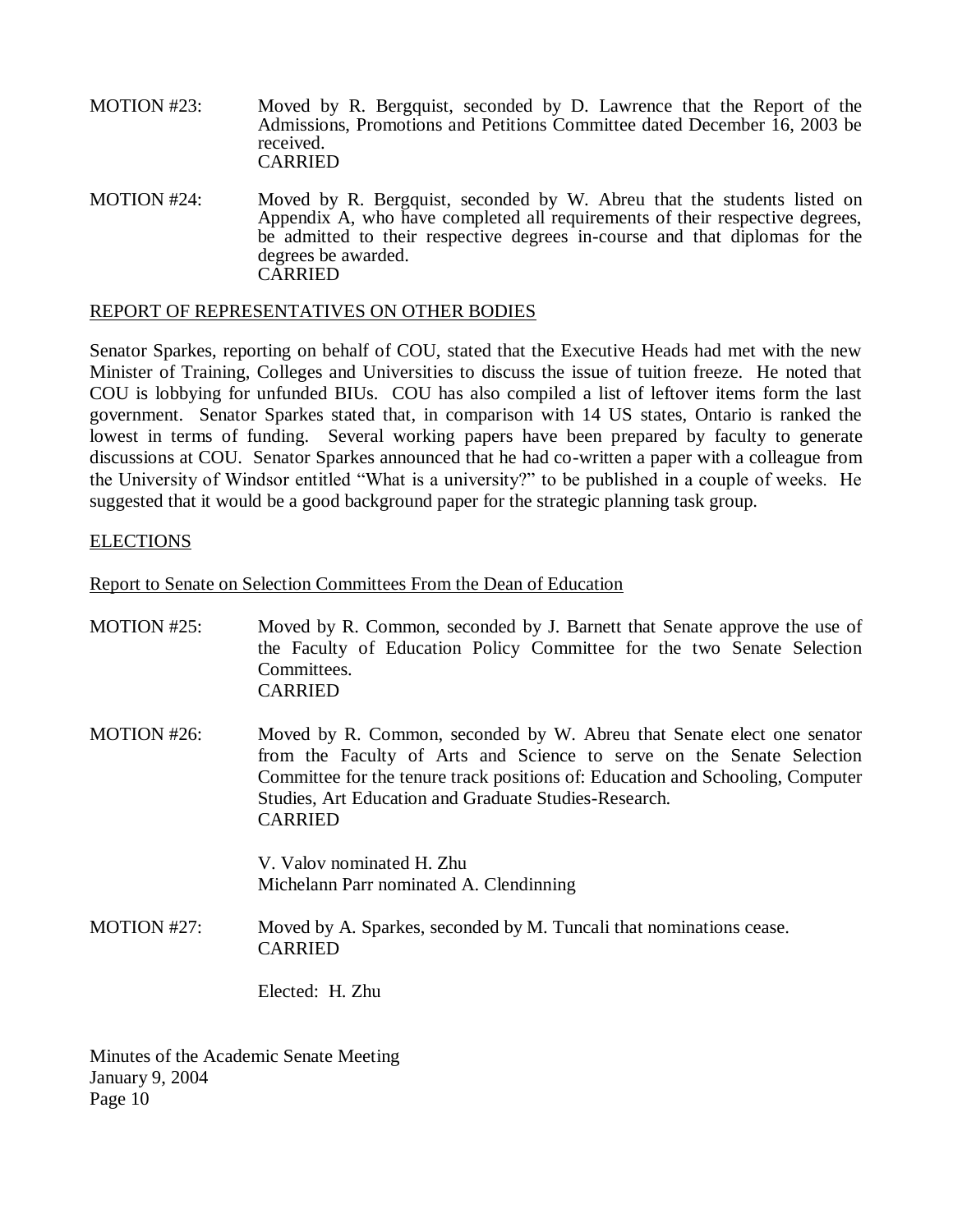- MOTION #28: Moved by R. Common, seconded by D. Lawrence that Senate elect one senator from the Faculty of Arts and Science to serve on the Senate Selection Committee for the tenure track positions of: Science Education, Classroom Management, Curriculum Methods, Educational Psychology/Special Education, Language Arts-Brantford. CARRIED
	- R. Common nominated S. Muhlberger
- MOTION #29: Moved by A. Sparkes, seconded by C. Sarlo that nominations cease. CARRIED

Acclaimed: S. Muhlberger

Report to Senate on Selection Committees From the Dean of Arts and Science

- MOTION 30: Moved by A. Dean, seconded by L. Kruk that the Report to Senate on Selection Committees from the Dean of Arts and Science dated 06 January 2004 be received. CARRIED
- MOTION #31: Moved by A. Dean, seconded by C. Richardson that Senate consider, as one omnibus motion, motions 2-12 of the Report on Selection Committees dated January 6, 2004. CARRIED
- MOTION #32: Moved by A. Dean, seconded by M. Saari that Senate approve, as one omnibus motion, motions 2-12 of the Report on Selection Committees dated 06 January 2004. CARRIED

Motion #2: That Senate now elect one faculty senator from Arts and Science (excluding Nursing) and one faculty senator from Education (where practicable) to serve on the Senate Selection Committee for the tenure track positions in Nursing. Other members of the Selection Committee will include: the Dean of Arts & Science, the Director of the BScN program, one Canadore College Nursing professor elected by the School of Nursing and a student chosen by the School of Nursing at the discretion of the School of Nursing.

R. Bergquist nominated P. Nosko O. Ridler nominated A. Le Sage

MOTION #33: Moved by W. Blair, seconded by M. Tuncali that nominations cease. CARRIED

Acclaimed: P. Nosko, A. Le Sage Minutes of the Academic Senate Meeting January 9, 2004

Page 11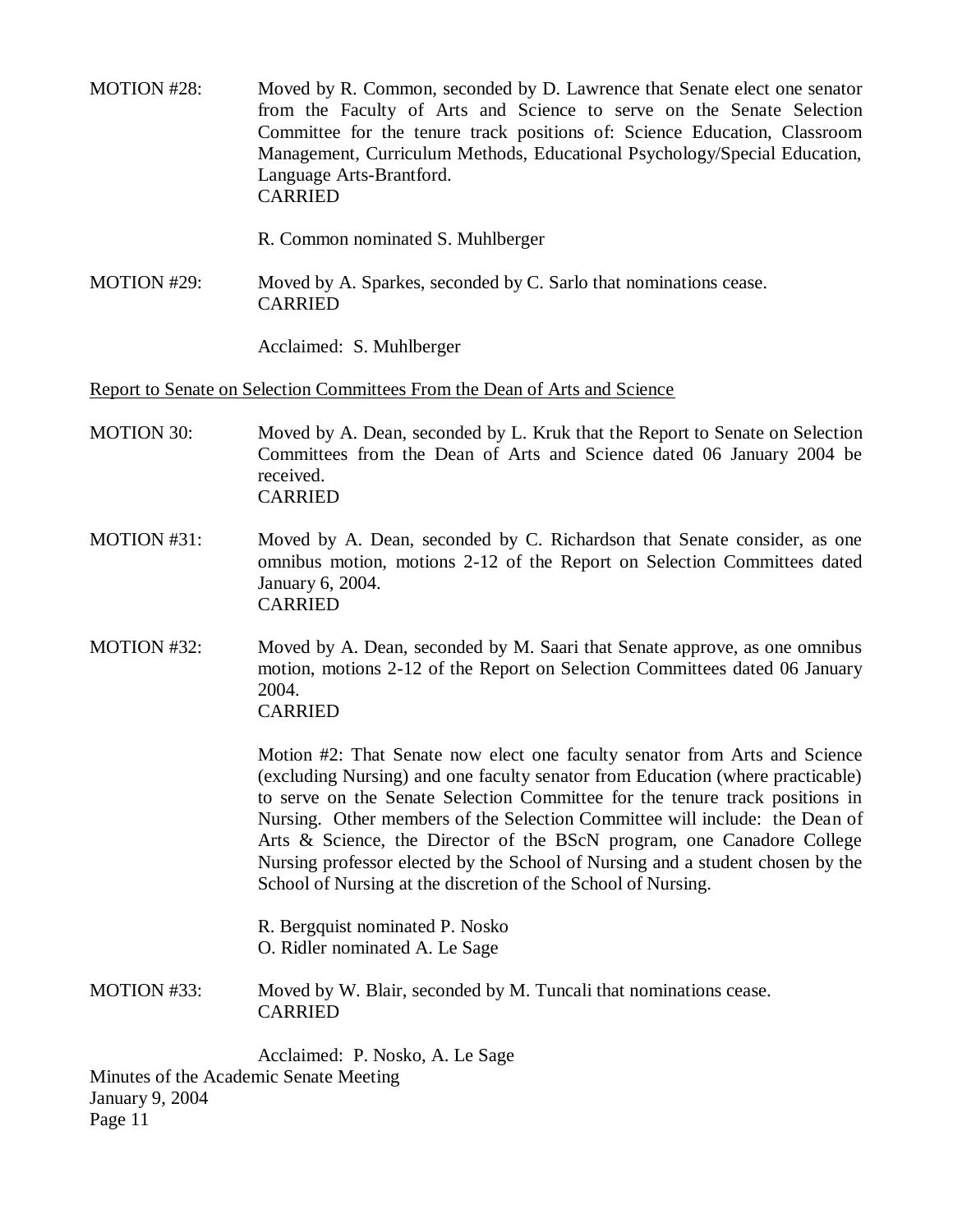Motion #3: That Senate now elect one faculty senator from Arts and Science (excluding Psychology) and one faculty senator from Education (where practicable) to serve on the Senate Selection Committee for the tenure-track position in Psychology. Other members of the Selection Committee will include: the Dean of Arts & Science, all continuing tenure track and tenured members of the Psychology department and a student chosen by the department at the discretion of the department.

M. Saari nominated A. Sparkes J. Barnett nominated Michelann Parr

MOTION #34: Moved by K. Topps, seconded by J. McIntosh that nominations cease. CARRIED

Acclaimed: A. Sparkes, Michelann Parr

Motion #4: That Senate now elect one faculty senator from Arts and Science (excluding Biology/Chemistry) and one faculty senator from Education (where practicable) to serve on the Senate Selection Committee for the tenure-track position in Chemistry. Other members of the Selection Committee will include: the Dean of Arts & Science, all continuing tenure track and tenured members of the Biology department and a student chosen by the department at the discretion of the department.

M. Tuncali nominated A. Weeks M. Saari nominated R. Weeks

MOTION #35: Moved by B. Nettlefold, seconded by J. Barnett that nominations cease. CARRIED

Acclaimed: A. Weeks, R. Weeks

Motion #5: That Senate now elect one faculty senator from Arts and Science (excluding Geography) and one faculty senator from Education (where practicable) to serve on the Senate Selection Committee for the tenure-track position in Human Geography. Other members of the Selection Committee will include: the Dean of Arts & Science, all continuing tenure track and tenured members of the Geography department and a student chosen by the department at the discretion of the department.

A. Sparkes nominated W. Richardson J. Kovacs nominated L. Patriquin

J. Lundy nominated F. Noël

MOTION #36: Moved by K. Topps, seconded by K. Boterbloem that nominations cease. CARRIED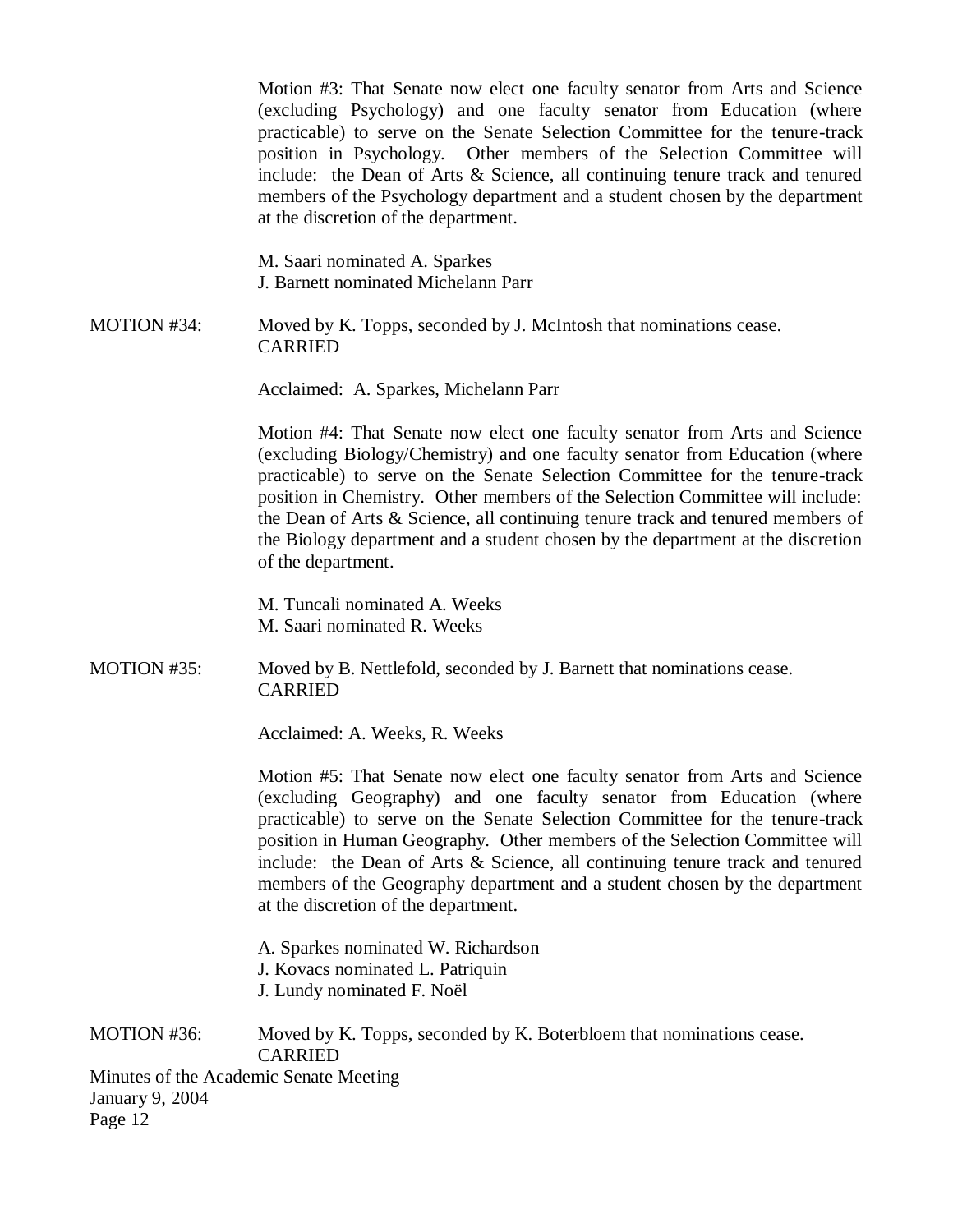Elected: W. Richardson, F. Noël

Motion #6: That Senate now elect one faculty senator from Arts and Science (excluding History) and one faculty senator from Education (where practicable) to serve on the Senate Selection Committee for the tenure-track position in Modern British History. Other members of the Selection Committee will include: the Dean of Arts & Science, all continuing tenure track and tenured members of the History department and a student chosen by the department at the discretion of the department.

K. Boterbloem nominated L. Robinson F. Noël nominated T. Horton

MOTION #37: Moved by M. Saari, seconded by M. Tuncali that nominations cease. CARRIED

Acclaimed: L. Robinson, T. Horton

Motion #7: That Senate now elect one faculty senator from Arts and Science (excluding Biology) and one faculty senator from Education (where practicable) to serve on the Senate Selection Committee for the tenure-track position in Plant Biology. Other members of the Selection Committee will include: the Dean of Arts & Science, all continuing tenure track and tenured members of the Biology department and a student chosen by the department at the discretion of the department.

P. Nosko nominated M. Kariuki R. Bergquist nominated E. Mattson

MOTION #38: Moved by W. Abreu, seconded by L. Kruk that nominations cease. CARRIED

Acclaimed: M. Kariuki, E. Mattson

Motion #8: That Senate now elect one faculty senator from Arts and Science and one faculty senator from Education (where practicable) to serve on the Senate Selection Committee for the tenure-track position in Political Science. Other members of the Selection Committee will include: the Dean of Arts  $\&$ Science, three tenured or tenure track members from the Faculty of Arts & Science appointed by the Dean and a student chosen by the Committee.

- E. Mattson nominated L. Frost
- L. Robinson nominated L. Kruk
- K. Boterbloem nominated S. High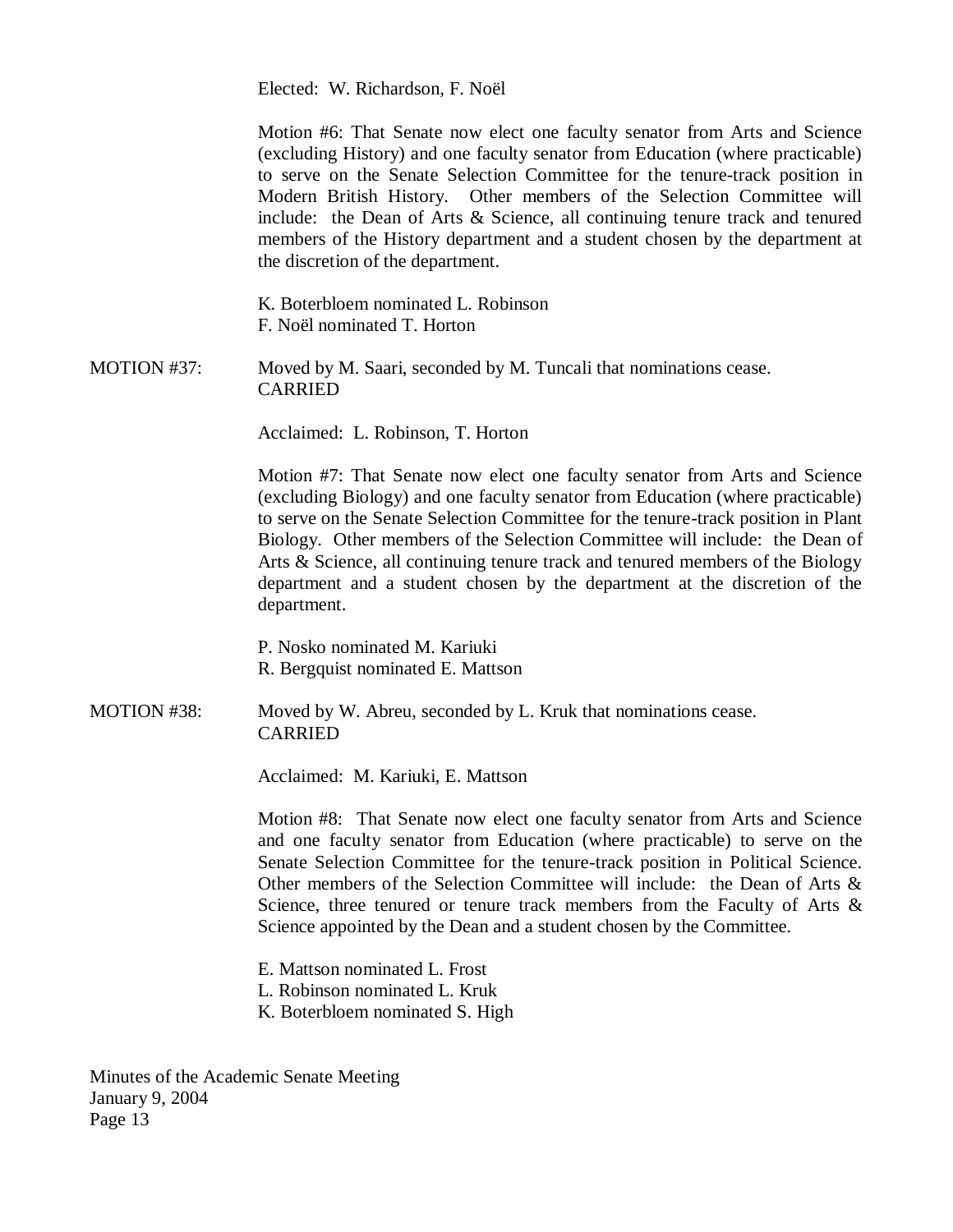MOTION #39: Moved by M. Saari, seconded by W. Abreu that nominations cease. CARRIED

Elected: L. Frost, S. High

Motion #9: That Senate now elect one faculty senator from Arts and Science (excluding Humanities & Cultural Studies) and one faculty senator from Education (where practicable) to serve on the Senate Selection Committee for the tenure-track position in Religion and Cultures. Other members of the Selection Committee will include: the Dean of Arts & Science, all continuing tenure track and tenured members of the Humanities & Cultural Studies department and a student chosen by the department at the discretion of the department.

L. Robinson nominated A. Sparkes W. Blair nominated J. Long

MOTION #40: Moved by Michelann Parr, seconded by M. Tuncali that nominations cease. CARRIED

Acclaimed: A. Sparkes, J. Long

Motion #10: That Senate now elect one faculty senator from Arts and Science (excluding Humanities & Cultural Studies) and one faculty senator from Education (where practicable) to serve on the Senate Selection Committee for the tenure-track position in Gender Studies and Studies in Religions & Cultures. Other members of the Selection Committee will include: the Dean of Arts  $\&$ Science, all continuing tenure track and tenured members of the Humanities  $\&$ Cultural Studies department and a student chosen by the department at the discretion of the department.

L. Robinson nominated A. Sparkes W. Blair nominated J. Long

MOTION #41: Moved by J. McIntosh, seconded by M. Tuncali that nominations cease. CARRIED

Acclaimed: A. Sparkes, J. Long